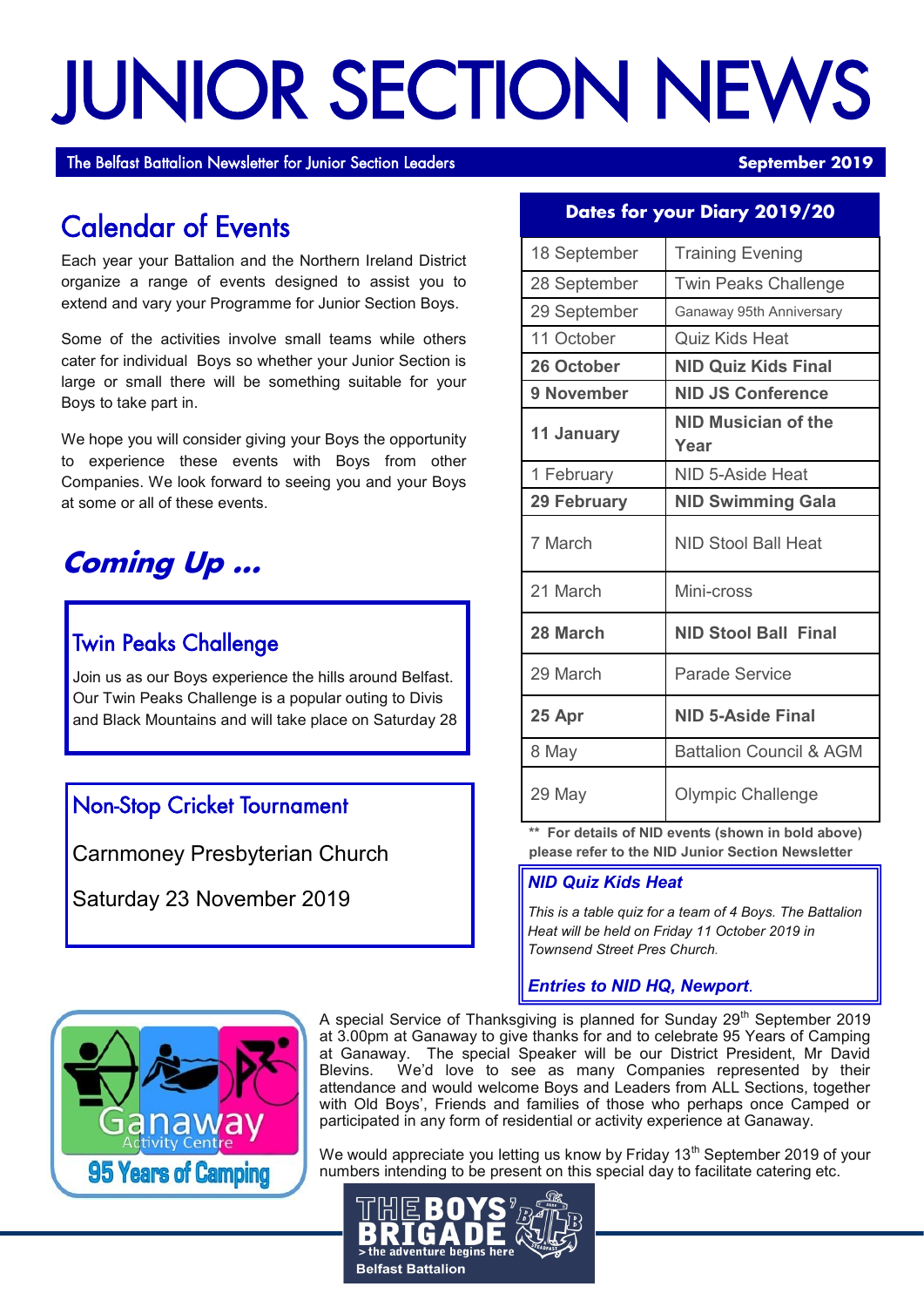## **AUGABORS**

#### Olympic Challenge



The Battalion Junior Section Committee is keen to encourage the development of physical activities in Junior Sections and since 2020 is an Olympic Year we have adapted an athletics programme for Junior Sections. Enclosed with this Newsletter is a booklet describing how you can introduce simple athletics activities into your evening programme. They can be used as an individual activity on a series of evenings or as a pentathlon or decathlon event. It is not designed as a competition but to encourage personal performance improvement. The activities require simple equipment and can be adapted to suit your circumstances.

The year will culminate in an Olympic Challenge afternoon in May consisting of a number of **FUN**  activities.

#### Training For ALL – One Night Training

On Wednesday 18 September the Battalion Training Committee is holding a training evening. The programme will include an overview of the new Junior Section Programme and the Olympic Challenge.

#### Ganaway Anniversary Service

This year we are celebrating the 95th Anniversary of Ganaway and a celebration service will be held there on Sunday 29 September. All are very welcome.

#### NID Junior Section Conference

Come along to a brilliant day packed with ideas and friendship and fun for all Junior Section Officers. This years Conference will be held on 9 November in 1st Antrim Presbyterian. Bookings should be made through NID HQ at Newport.

#### **Non-Stop Cricket**

A new activity for the Battalion. See the enclosed for details of how to enter. Rules are explained on the next page

#### Mini-cross

This is a turn-up and take part event at Belvoir and will be held on 21 March.

#### **Stedfast Supplies**

Otherwise known as The B.B. Shop and located in B.B. House 14 May Street, Belfast, The B.B. Shop caters for **ALL** Boys' Brigade Companies across the Emerald Isle. In addition to B.B. Uniforms and resources, a wide selection of B.B. branded items and non-B.B. items are available, some of which are exclusive to The B.B. Shop in Belfast. And the best part is, you can walk-in and speak to our experienced staff who are only too willing to assist you with your purchases. Parents are also welcome to make purchases too. Open Monday from 10.00am – 5.00pm and Tuesday to Friday from 9.30am – 5.00pm all year round along with special Saturday openings, make The B.B. Shop your first stop when planning what gifts and prizes you need for your Company and Section Displays, Parents' Nights and other events and special occasions throughout the year.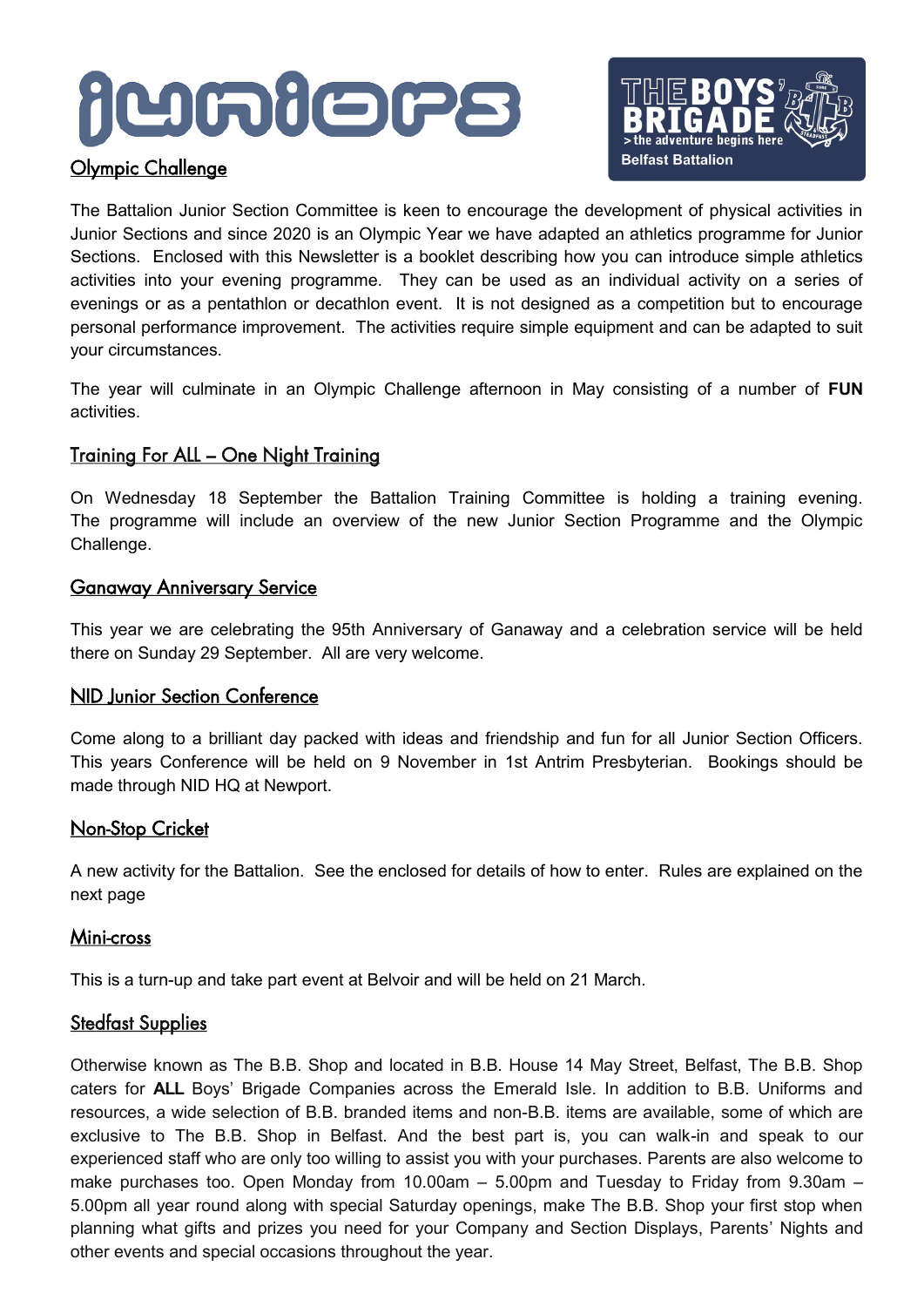



## **New for 2019/2020**

## **Non-Stop Cricket**

This is a fast paced revamped version of traditional cricket, with a number of changes to ensure the pace of the game and to help maintain the boys concentration.

#### Rules

- Played indoors (Usually in a hall not much bigger than the size of a standard badminton court.
- Teams can be anything between 5 9 players
- X2 sets of stumps, x1 bat and instead of a cricket ball we use an indoor football or a lightweight football (traditionally known as a'windblower').
- Please see below the layout of the wicket.
- The batting team have one batsman at any given time.
- The fielding team is made up of fielders and a bowler (which is rotated between the fielders. Fielders take up the normal fielding positions. The batting team queue up behind the batting stump.
- The batsman will stand at the stumps and face the bowler. The bowler will bowl underarm. If the batsman hits the ball he must run between Batting Stump and around the chair and back to the wicket and get ready for the next bowl.
- If the batsman is caught in the traditional way he is out. If the ball hits the wall before touching the ground the fielder can only use one hand to catch the ball, if they are able to achieve this then the batsman is out.
- The only person who can put the batsman out by hitting the stumps is the designated bowler at that time. He must bowl the ball from the opposing stump and attempt to hit the wicket. Fielders cannot hit the stumps with the ball.
- However the bowler does not need to wait for the batsman to return to the wicket before bowling the ball. If the ball is returned quickly and bowler bowls the ball and hits the stumps before the batsman returns then the batsman is out.
- If a batsman is put out the bowler does not need to wait until the next batsman takes up position at the wicket before bowling. Hence the term 'Non-stop Cricket'.
- The team with the most runs after every batsman has been put out is declared the winners.